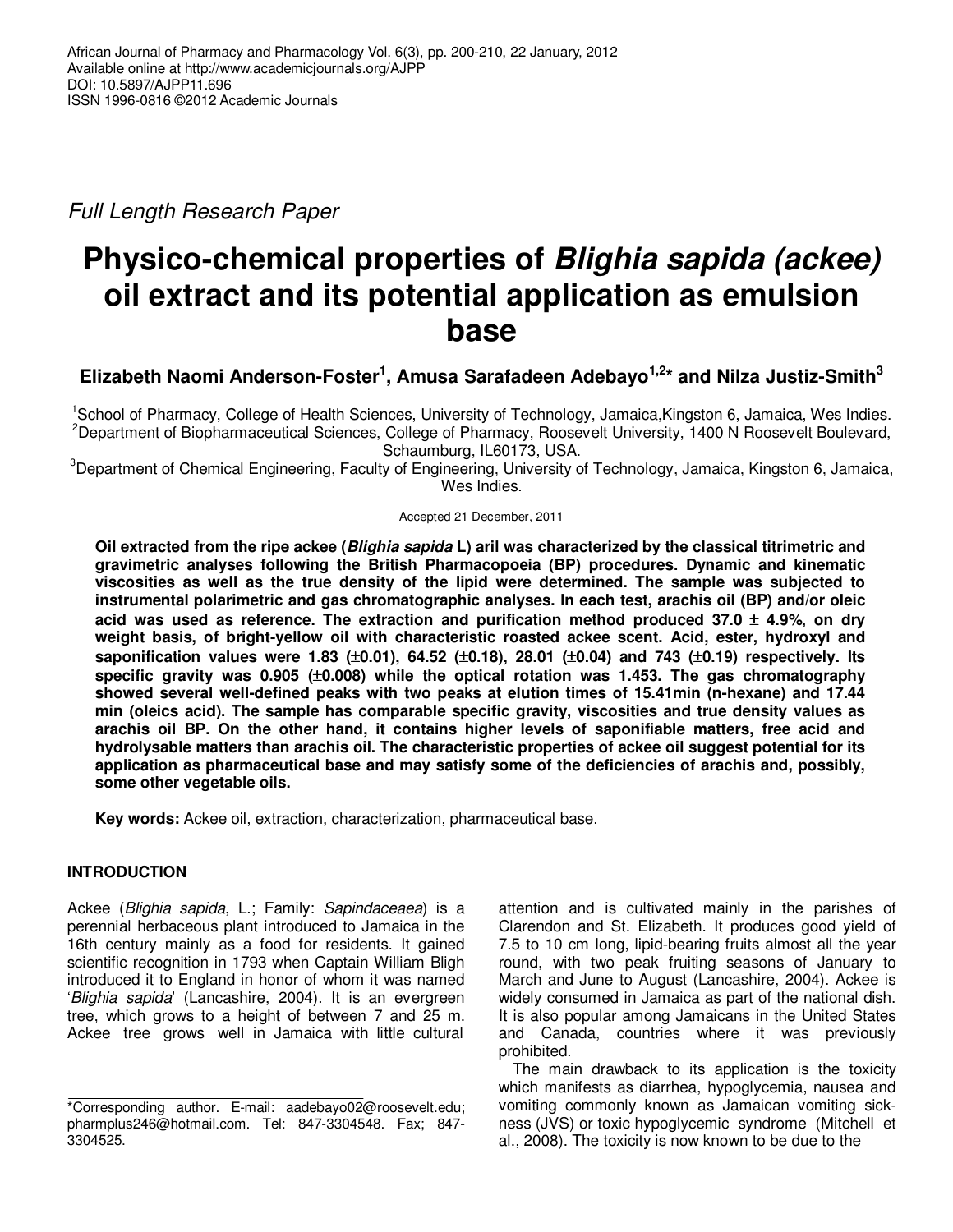toxic amino acids hypoglycin A and B present in the unripe arils but which have now been shown to decrease by 13 and 7 folds respectively on ripening (Mitchell et al., 2008), hence, self-opened ackee fruits have been found to be quite safe for consumption. In addition, hypoglycin is water-soluble (Wellington, 1999); boiling ackee before consumption and use of extraction methods that are selective to the liphophillic components would enhance the elimination of hypoglycin from extracted oil.

Although, literature shows some chemical and biological studies on ackee (Brooks and Audretsch, 1970; Ogutuga et al., 1992; Singh et al., 1992; Wellington, 1999), information on the potential application as industrial/pharmaceutical base appears to be unavailable. The aim of this study therefore was to develop and standardize an extraction method for the lipid content of Blighia sapida (Ackee) arils and to perform qualitative and quantitative tests on the lipid in order to characterize its physicochemical properties that may be useful in its application as an industrial and pharmaceutical base.

## **MATERIALS AND METHODS**

Samples of plant materials (cheese ackee) were collected in batches of six dozens from a single source (farmer) in the parish of St. Catherine, Jamaica, during the peak fruiting seasons of January to March and June to August 2008 and 2009. Samples' identity was confirmed with botanist at the Botany Department of the University of the West Indies uwi herbarium 35575.

## **Chemicals and reagents**

Acetone, ethyl ether, potassium hydroxide, petroleum ether and phenolphthalein were products of Fisher scientific (N.J., USA) while acetic anhydride, chloroform, oleic acid and pyridine were obtained from BDH (Poole, UK). Arachis oil (BP) was a product of Halewood Chemical (England, UK). All materials were used without further purification.

## **Preparation of the Ackee aril**

For each batch of six dozens, the arils were freed from the fruits, cleaned and dried in a gravity convection cabinet oven (BTL, USA) at approximately 60°C for about 72 h. The powdered dried aril  $(421.31 \pm 6.20$  g per batch of 12 dozens) was combined and stored in tightly-closed bottle until extracted. Extraction was done in batches of approximately  $150 \pm 5$  g with 500 ml of petroleum ether in a Soxhlet extractor (Corning, USA). The extract obtained was cleaned by the addition of 1% w/w activated charcoal and hot filtration at 60°C, using Whatman 1 filter paper. The extract was concentrated using a rotary evaporator (Buchi rotavapor R-200/ water bath B-450) at  $50 \pm 5^{\circ}$ C.

#### **Gas chromatography of Ackee oil**

Gas chromatography (GC) was used to establish the purity of the oil and to identify the main fatty acid content of the oil. The GC comprised of a Hewlett Packard 5890 series II. The column material consists of cross-linked polyethylene glycol 30 m × 0.25 mm × 0.25

µm film thickness at 50 to 120°C. Chloroform and acetone (5 ml) were used as cleaning solvents. One microlitre of Ackee oil solution was injected and the analysis was allowed to run for 30 min.

#### **Physical characterization of Ackee oil**

#### **Freezing point determination**

The apparatus and the procedures described in the BP (2007) were adopted. Ackee oil (15 ml) was transferred into the inner tube covering the thermometer bulb and the freezing point was determined by cooling rapidly. The inner tube was placed in a bath maintained at 15°C. The beaker was filled with a saturated solution of sodium chloride, at a temperature about 2°C, the inner tube was inserted into the outer tube, and was stirred thoroughly until solidification occurred. The highest temperature during solidification was noted.

#### **Melting point determination**

The European Pharmacopoeia apparatus and procedures described in the BP 2007 were used with slight modifications. A 400 ml Pyrex<sup>®</sup> glass beaker was fitted with a thermometer and 100 ml of water added (Apparatus 1). The apparatus was placed on a Fisher Thermix<sup>®</sup> model 3107 stirring hot plate at low temperature (27 °C). Ackee oil (15 ml) was placed in a pycnometer with a thermometer attached and the sample was solidified at 5°C. The solidified sample was placed in a 150 ml Pyrex® glass beaker fitted with a stirring rod and containing ice cubes and water that was maintained at 5°C (Apparatus II). Apparatus II was placed in Apparatus I and the liquid observed for the temperature at which all the solids were melted.

## **Specific gravity**

A 25 ml pycnometer was cleaned and dried, filled with water and weighed at room temperature (∼27°C). The pycnometer was emptied, dried, cooled and weighed again on an electronic balance (Ohaus, USA). The apparatus was filled with Ackee oil and weighed. The specific gravity at 27°C was calculated using the Equation (1):

$$
S.G. = \frac{\text{Mass of acke oil}}{\text{Mass of water}}
$$
 (1)

The values obtained were adjusted to 25°C using the formula:

$$
G = G^{\dagger} + 0.00064(t - 25^{\circ} C) \tag{2}
$$

where  $G$  is the corrected specific gravity,  $G'$ , calculated specific gravity (27 $^{\circ}$ C), and t is the temperature (Cunniff, 1999). The determination was done in triplicates along with arachis oil as reference standard.

#### **Determination of optical rotation of Ackee oil**

Sample of purified Ackee oil previously cooled to 22°C was fed into the cell of a polarimeter (Carl Zeiss®, Germany). The angle of refraction was determined following established procedures. The test was replicated for at least three consistent readings, and repeated with Arachis oil (BP). The refractive index was determined from the table of reference standard provided by AOAC (Cunniff,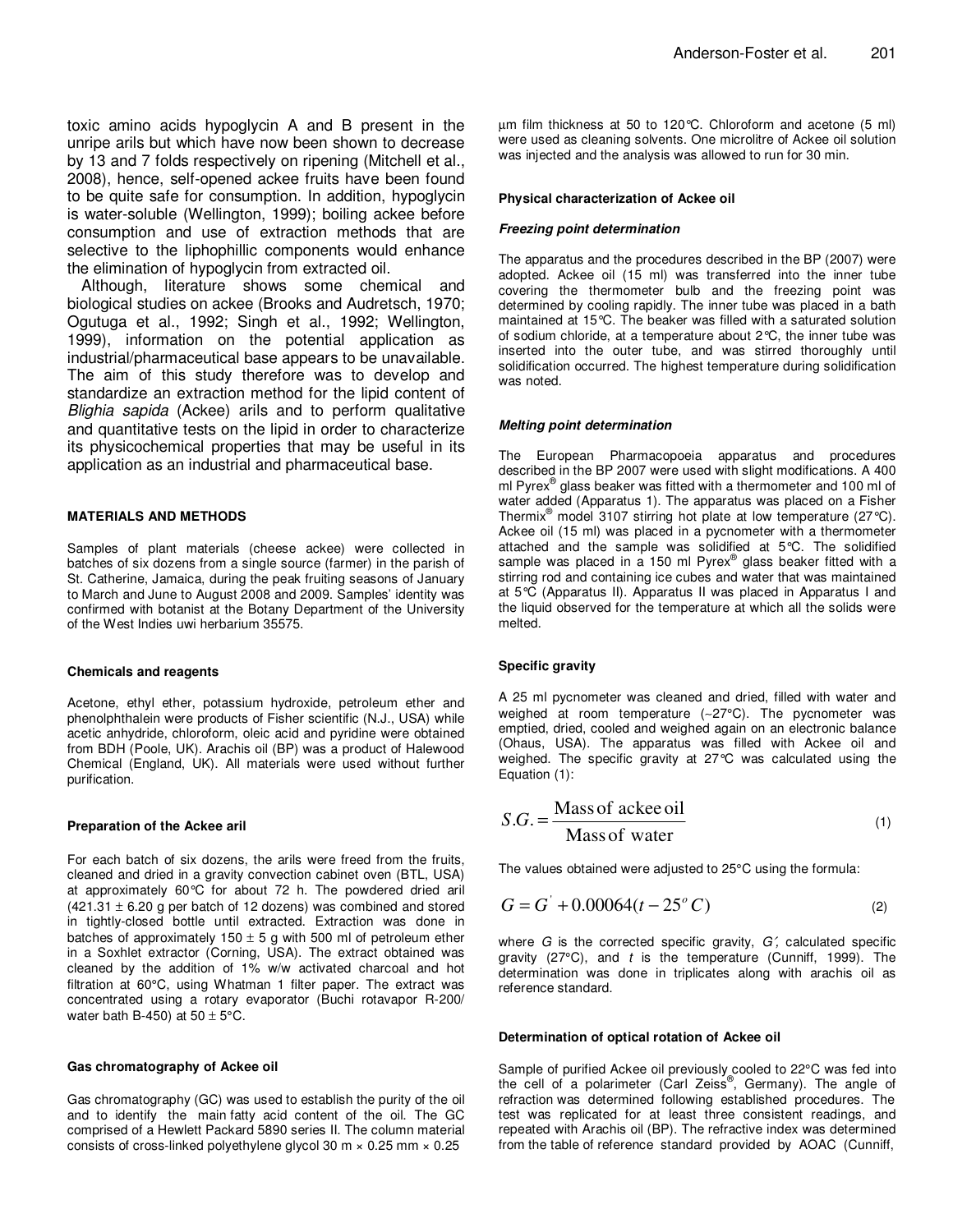1999).

## **Viscometry**

Ackee oil (2.5 ml) was loaded into a Stabinger viscometer model SVM3000 (Anton Paar<sup>®</sup>, Austria). Kinematic and dynamic viscosities as well as the true density were measured at a range of temperatures (50, 45, 40, 35, 30 and 25°C). The tests were replicated in parallel with Arachis oil BP under similar conditions.

#### **Acid value**

Twenty-five milliliters of both ethyl ether and absolute alcohol were measured into a conical flask and 10 g of Ackee oil was added. The mixture was shaken and 0.5 ml of phenolphthalein was added and agitated vigorously. The mixture was then titrated with 0.1 M potassium hydroxide until a pink colour that persisted for 15 s was observed. The test was repeated with arachis oil BP following random assignment. The acid value was calculated using the expression:

$$
a = 5.610 \frac{v}{w}
$$
 (3)

where,  $a$ , is the acid value,  $v$  is the difference in volume of potassium hydroxide consumed in the titration and w, the mass of the sample used.

#### **Ester value**

One gram of Ackee oil was weighed into a 200 ml flask and 5 ml of ethanol (95%) added. To the mixture was added 5 drops of phenolphthalein indicator, and titrated with 0.1 M ethanolic potassium hydroxide until the colour turn just pink. Twenty milliliters of 0.5 M potassium hydroxide was added along with 2 glass beads. A reflux condenser was turn on and the content was boiled for one hour. The mixture was removed from the heat source and 25 ml of distilled water was added along with 0.2 ml of phenolphthalein. The mixture was titrated to neutrality with 0.5 M hydrochloric acid. The ester value was determined by the expression (BP, 2007):

$$
E=2805\frac{v}{w}
$$
 (4)

where  $E$ , is the ester value,  $v$  is the difference in volume of hydrochloric acid consumed by the blank compared with the actual titrations and w is the weight of the sample.

#### **Hydroxyl value**

To 2 g of oil was added 5 ml of acetic anhydride. The mixture was boiled in a reflux condenser for 1 h, removed from heat source and 5 ml of water was used to rinse the condenser unit. Fifteen milliliters of pyridine was added to render the mixture clear. The unit was returned to the bath and refluxed for an additional 10 min. The product was removed from the heat source, allowed to cool and 10 ml of absolute alcohol was used to rinse the unit. Phenolphthalein (0.2 ml) solution was added. The mixture was titrated with 0.5 M

KOH until a slight pink color was observed. A blank run containing no oil was performed and the hydroxyl value was calculated according to the expression (BP, 2007):

$$
H = a + 28.05\frac{\text{V}}{\text{W}}\tag{5}
$$

where  $H$  is the hydroxyl value,  $a$  is the acid value,  $v$  is the difference in volume of potassium hydroxide consumed by the blank compared with the sample titrations and  $w$  is the weight of the sample.

#### **Saponification value**

Two grams of oil was weighed into a round-bottom flask, 25 ml of 0.5 M ethanolic potassium hydroxide was added followed by two dispersion beads and the mixture was boiled for 30 min in reflux condenser. The mixture was removed from the heat source and 1 ml of phenolphthalein was added. The mixture was then titrated with 0.5 M hydrochloric acid until a pink colour persisting for more than 15 s was observed. Blank titrations excluding the oil were performed. The saponification values were calculated using the expression (BP, 2007):

$$
S=2805\frac{V}{W}
$$

where  $S$ , is the saponification value,  $v$  is the difference in volume of hydrochloric acid consumed by the blank compared with the actual titrations.

#### **Statistical analysis**

All quantitative observations and measurements were average of at least three consistent values and are reported with their standard deviation. Paired samples t-test was used to compare test parameters with control using the SPSS 16 software. Significance of any effect of test against the respective control standards were tested at 95% confidence level ( $p \le 0.05$ ) (Bryman and Cramer, 1997).

## **RESULTS**

## **Yield and physical characteristics of the purified oil**

Ackee arils produced an average yield of  $37.01 \pm 4.90\%$ purified Ackee oil. The yield was significantly higher than those reported in the literature for well-known oil seeds such as sunflower (35%), safflower (30%), olive (30%), and soybean (20%), cotton seed (15%) and corn (3.0 to 6.5%) in the whole kernel (Alexander, 2009). The purified oil obtained was a bright yellow, clear, viscous liquid, with a characteristic roasted ackee scent. Upon storage for about two-week period, crystals start to appear in the liquid, indicative of rancidification process. This may be due to the high content of oleic acid having double bonds (unsaturation) with predisposition to autoxidation.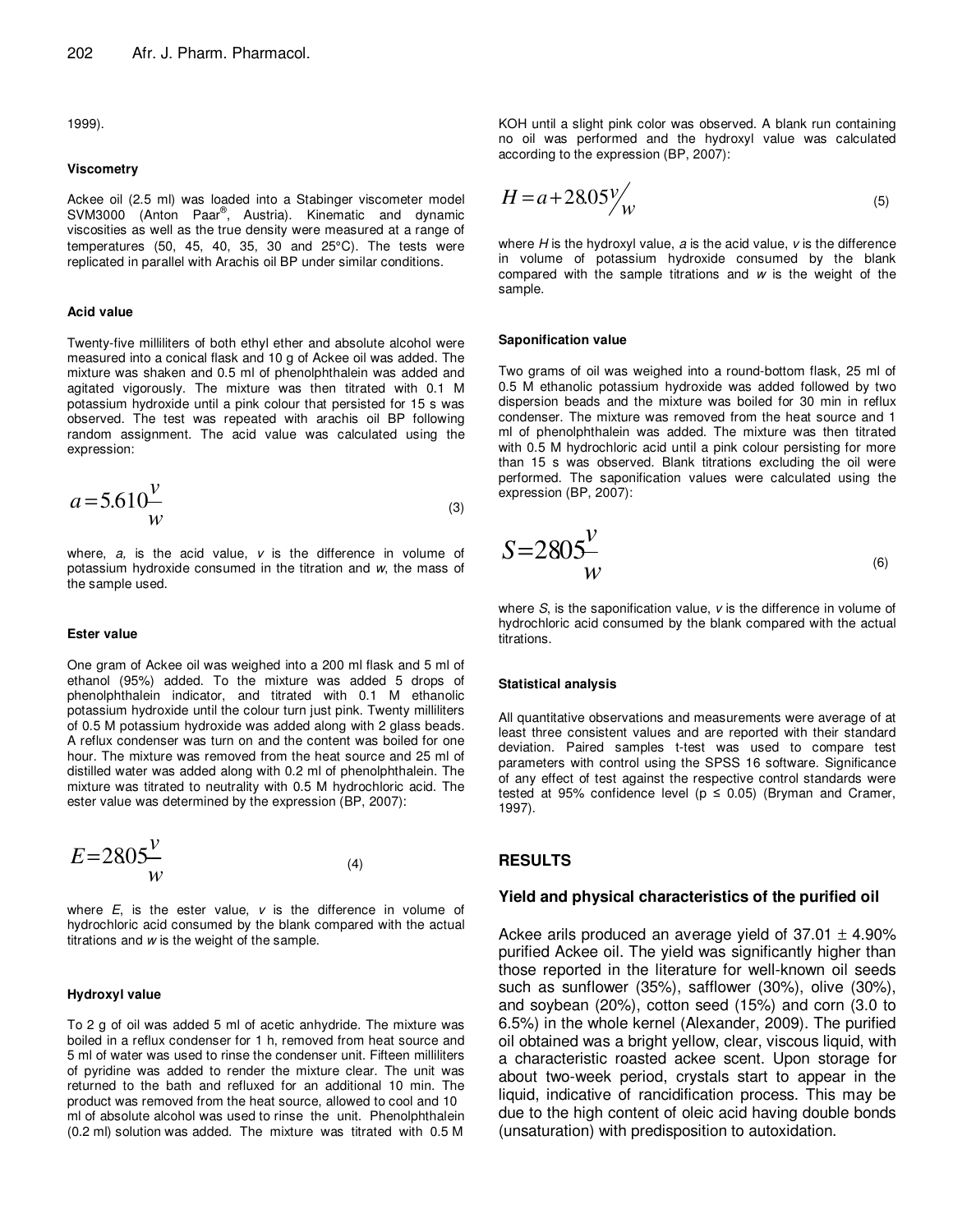```
Sample Name: ackee oil
Misc Info : using cedar method 70-180-280
Vial Number: 1
```


**Figure 1a.** Gas chromatogram of Ackee oil.

# **Instrumental analysis**

# **Gas chromatography (GC) of Ackee oil**

The GC spectroscopy of Ackee oil, oleic acid and preparation solvent (n-hexane) are shown in Figure 1a, b and c, respectively. Several peaks were resolved at elution times between 10 and 16 min and between 26.5 and 33 min (Figure 1a) reflecting the numerous fatty acids present in ackee oil. When the analysis was carried out under similar conditions with pure oleic acid reference standard, peaks appearing at elution times of 15.41 min (ascribable to n-hexane) and 17.44 min (oleic acid) could be found in Figure 1a but in low abundance, indicating that oleic acid is not a major constituent of ackee oil. The major peak observed in n-hexane spectrogram has an elution time of 15.43 min.

# **Freezing and melting points**

Table 1 gives the freezing point of Ackee oil and Arachis oil as 9 and 5.5°C and of the melting point of Ackee oil and Arachis oil as 25.7 and 18.4°C respectively.

# **Density and specific gravity**

The densities of Ackee oil, Arachis (test), Arachis BP and corn oil are 0.907, 0.913, 0.916 and 0.916 respectively (Table 1). The differences were not statistically significant  $(p > 0.05)$ . As expected, density of the samples decreased with increase in temperature (Figure 2). The specific gravity of Ackee oil determined by the pycnometry method is shown in Table 1. The oil has a specific gravity of 0.9044  $g/cm<sup>3</sup>$ , which is almost equal to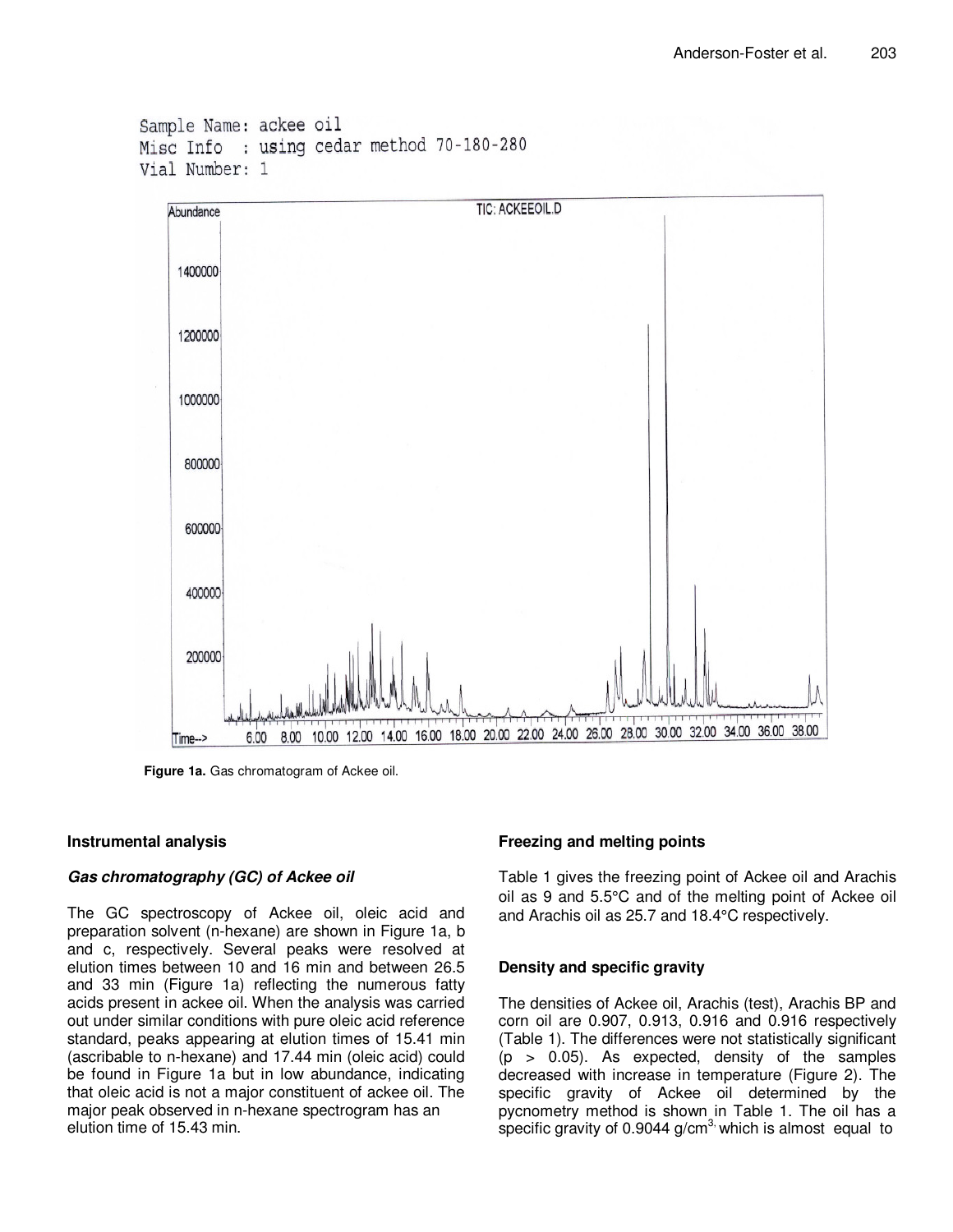

**Figure 1b.** Gas chromatogram of pure oleic acid.



**Figure 1c.** Gas chromatogram of solvent N-hexane.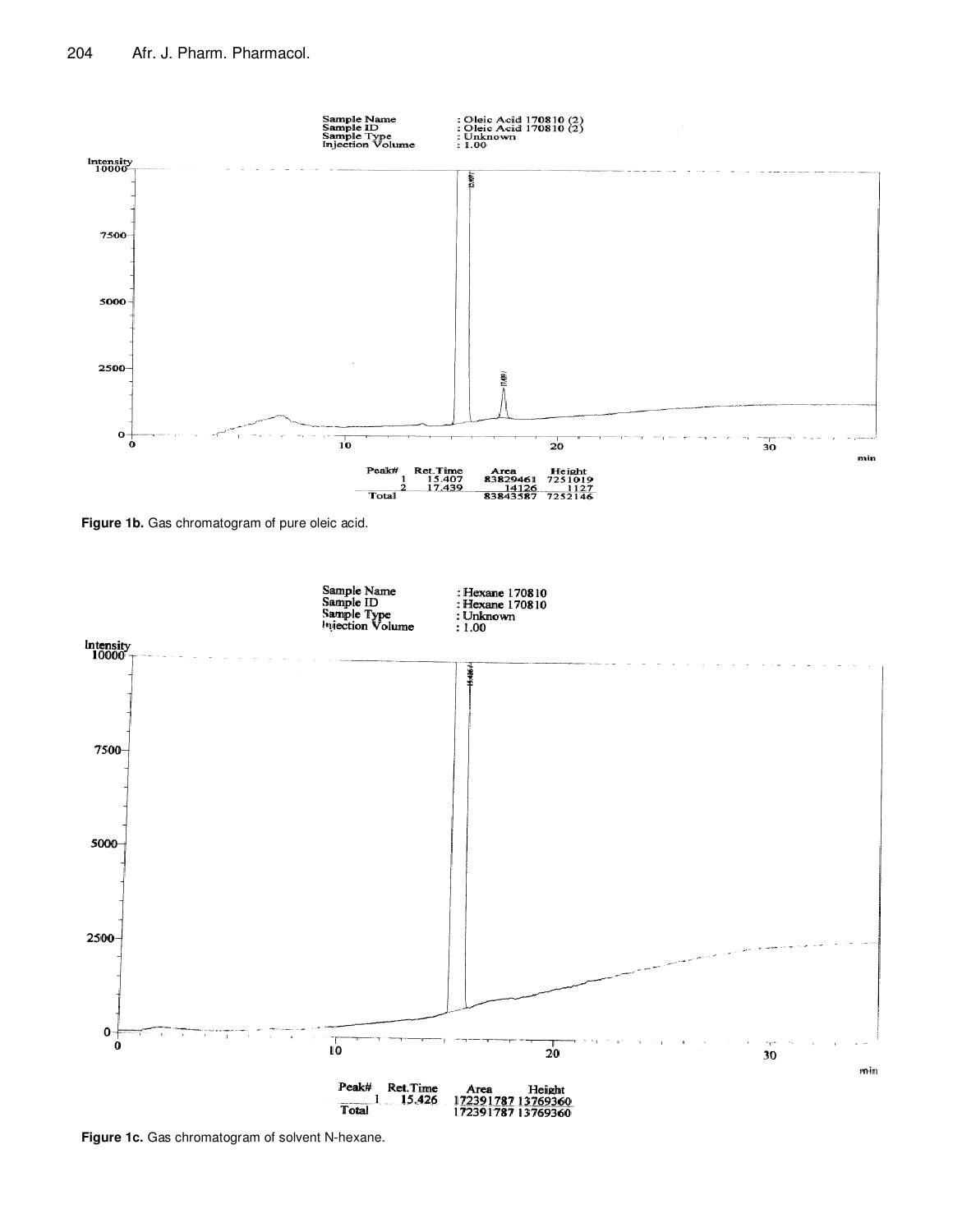| <b>Property</b>      | Ackee oil       | Arachis (Peanut oil) | Arachis (Peanut oil)<br>(USPNF23/PhEur 2005) | Corn oil (Pharm. Excip.) |
|----------------------|-----------------|----------------------|----------------------------------------------|--------------------------|
| Acid value           | 1.8326 (0.006)  | 0.4488(0.11)         | $\leq 0.5$                                   | $2 - 6$                  |
| Ester value          | 64.5200 (0.18)  | 33.6600(0.05)        | -                                            | $\overline{\phantom{a}}$ |
| Hydroxyl value       | 28.0100 (0.037) | 4.9952(0.07)         | $2.5 - 9.5$                                  | $8 - 12$                 |
| Saponification value | 197 (0.19)      | 190 (0.03)           | 185-195                                      | 187 - 196                |
| Freezing point (°C)  | 9.0(1)          | 5.5(0.7)             | -5                                           | ۰                        |
| Melting point (°C)   | 25.7(0.6)       | 18.5(0.7)            |                                              | $-18$ to $10$            |
| Specific gravity     | 0.9045(0.008)   | 0.9191(0.05)         | 0.912-0.920                                  | $0.915 - 0.918$          |
| Poliarmetry (25 ℃)   | 1.4532          | 1.1011               | 1.462-1.464                                  | 1.474                    |

**Table 1.** Physio-chemical properties of Ackee oil in comparison with other pharmaceutical oils.



**Figure 2.** True density of ackee and arachis oils over a range of temperatures. SD of density values were generally below 0.001, making error bars non-conspicuous.

the density determined by the instrumental method.

## **Viscosity**

Comparative kinematic and dynamic viscosities of Ackee oil and arachis oil as a function of temperature are shown in Figure 3. The oils displayed Newtonian flow, with a curvy-linear decrease in rate of flow with increasing temperature. Parameters for the regression of viscosity on temperature are presented in Table 2. Kinematic viscosity is normally higher than the dynamic viscosity as the former incorporates the material density (Table 2).

## **Polarimetry**

Table 1 shows the specific rotation (SR) of plane polarized light by the Ackee oil. The SR value of 1.453 is lower than for arachis oil of 4.463. This result establishes that the oil is optically active.

# **Physico-chemical properties of Ackee oil**

Some physical properties of Ackee oil are shown in Table 1. All the parameters determined stoichiometrically are significantly higher than those of Arachis oil BP. Ackee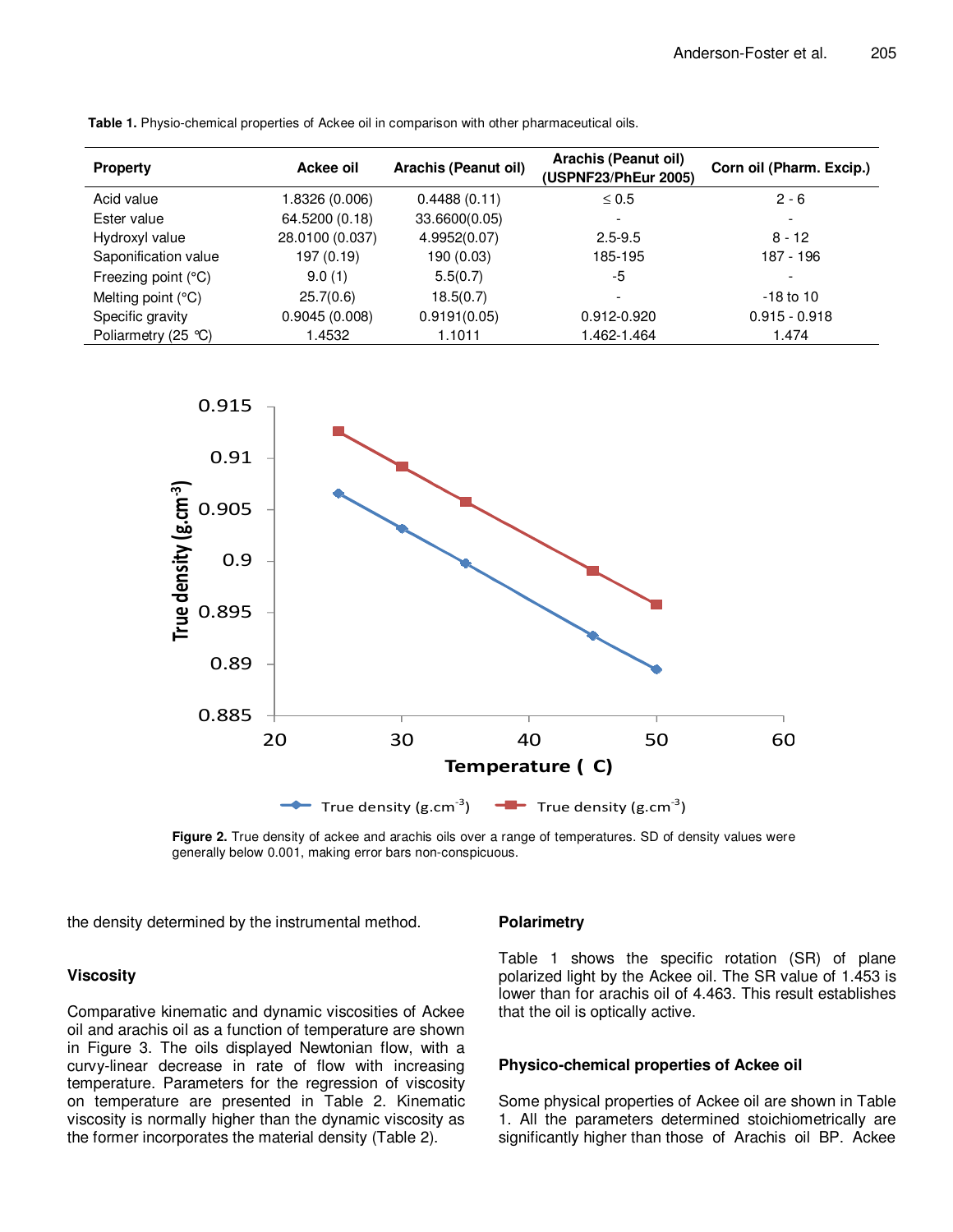

**Figure 3.** Dynamic and kinematic viscosities of ackee and arachis oils as a function of temperature.

**Table 2.** Parameters of the regression equation of viscosity and density on temperature.

| <b>Parameter</b>          | Ackee oil |           |       | Arachis oil  |           |       |
|---------------------------|-----------|-----------|-------|--------------|-----------|-------|
|                           | Slope     | Intercept | R     | <b>Slope</b> | Intercept | R     |
| Kinematic viscosity (cSt) | $-1.700$  | 108.00    | 0.997 | $-1.715$     | 112.07    | 0.987 |
| Dynamic viscosity (mPa.s) | $-1.558$  | 98.21     | 0.977 | $-1.586$     | 102.67    | 0.986 |
| Density $(g/cm3)$         | $-0.008$  | 0.928     | 0.990 | $-0.009$     | 0.929     | 0.814 |

oil's acid value of 1.8 is intermediate between arachis oil  $(5 0.5)$  and corn oil  $(2 - 6)$ . On the other hand, the relative density and refractive index are comparable to those of other pharmaceutical lipids (Alexander, 2009; Shah and Thassu, 2009).

# **Acid value**

Ackee oil has an acid value of approximately 1.8 (Table 1). Acid value is the number of grams of potassium hydroxide required to neutralize one gram of oil (BP, 2007). It is indicative of the quantity of fatty acids in the oil and may show evidence of rancidification.

## **Ester value**

Table 1 presents the ester value of Ackee oil as 64.5 compared with 33.7 for arachis oil BP. The ester value obtained is consistent with difference in values of saponification between Ackee oil and arachis oil.

## **Hydroxyl value**

Table 1 shows the hydroxyl value of Ackee oil to be 28.01 compared with arachis oil of 4.995. Hydroxyl value is the number of milligrams of potassium hydroxide required to neutralize the acid combined by acylation in one gram of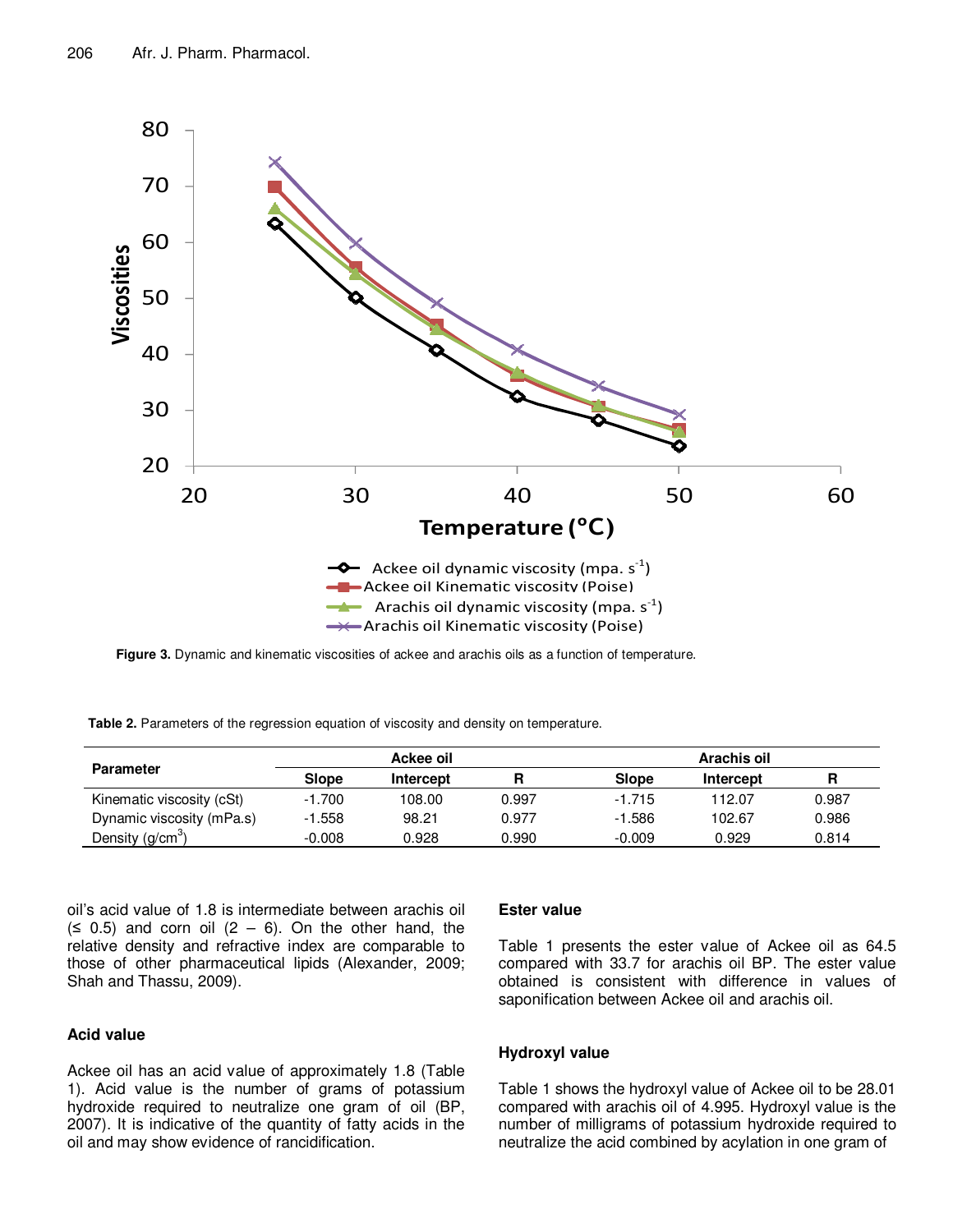substance (BP, 2007). It is the number of milligrams of potassium hydroxide equivalent to the hydroxyl content of one gram of sample. Ackee oil has a hydroxyl value of 28 indicating that it has a high proportion of hydrolysable matter.

## **Saponification value**

The saponification value of Ackee oil is shown in Table 1. Its saponification value of 197 is slightly higher than those of corn oil and Arachis oil USP/NF respectively. This is indicative of higher fatty acid content and potential for application in soft soap manufacturing.

# **DISCUSSION**

Ackee oil is a naturally occurring mixture of lipids with glycerol backbone and fatty acid esters (R) on hydroxyl functional groups  $(R_1, R_2, and R_3$  respectively). GC analysis indicates the presence of oleic acid in Ackee oil. In addition, other fatty acids are present in Ackee extracts including linoleic  $\text{[CH}_3(\text{CH}_2)_4\text{CH}=\text{CH}\text{-}\text{CH}_2$ - $CH=CH(CH<sub>2</sub>)<sub>7</sub>COOH$ ], palmitic  $[CH<sub>3</sub>(CH<sub>2</sub>)<sub>14</sub>COOH]$  and stearic  $[CH<sub>3</sub>(CH<sub>2</sub>)<sub>16</sub>COOH]$  with linoleic acid (elution time 30 min) accounting for 55% of the total fat. This observation is consistent with the available literature information (Ogutuga et al, 1992). Linoleic and α-linolenic acids are poly-unsaturated fatty acids (PUFAs) classified as essential fatty acids (EFA) because they are principally derived from vegetable oils and seeds in the diets as human system lacks the enzyme to synthesize them (Mason, 2004; Evans, 2005). Racidification appears to be a feature of most pharmaceutical oils and fats (Alexander, 2009; Alexander and Milallos, 2009; Cable, 2009; Kibbe, 2009; Sha and Thassu, 2009). In line with the recommended storage conditions for most pharmaceutical oils and fats, it is necessary that Ackee oil be packaged in airtight, light resistant containers and stored in a cool, dry place. The container should be fully filled, while incompletely filled containers should be flushed with nitrogen. In addition, antioxidants such as esters of gallic acid and α-tocopherol, may be added to retard rancidification by autoxidation.

Repeated analysis of several batches of oil indicated that GC analysis could be used in both qualitative identification and quantitation of the oil in sample extracts. Although there were several peaks each indicative of different types of fatty acids and other minor constituents, the sharp clean peaks are indicative of absence of interfering substances and the GC analysis could serve as fingerprint for the quality assessment of the oil. By running standard PUFAs acids with successive Ackee oil samples from different batches, it was possible to establish qualitative (elution time) and quantitative (peak areas) standard limits for routine QC of the Ackee

## oil extraction processes.

The freezing or melting point of a pure substance is the temperature at which the solid and liquid states exist in equilibrium at 1 atm (Knipp et al., 2006). The BP also considers the freezing point of a liquid substance as the point at which the liquid begins to solidify (cloud point), not necessarily when it becomes complete solid, but considers the melting point to be the point at which all the solid matters in the solid liquefy. The chemical nature of the oil such as degree of bond saturation affects the melting and freezing points of the oil. The parameter can be used to assess the purity of a substance (Speight, 2006), since products contaminated with a foreign matter will deviate from the standard melting point and freezing points established for the substance. Additionally, they are important since changing from one state to another may affect the stability of emulsions in which the oils are used as base, thereby causing creaming or cracking. Also, as oils approach their freezing points their viscosity increased and this is an important factor when handling or formulating products that contain oils (Speight, 2006).

Ackee oil is lighter than sesame oil (0.916 to 0.920 g/cm<sup>3</sup>), canola oil (0.913 to 0.917 g/cm<sup>3</sup>), corn oil (0.915 to 0.918 g/cm<sup>3</sup>) and cottonseed oil  $(0.916 \text{ g/cm}^3)$  and, like most oils, is lighter than water (1.0001 g/cm<sup>3</sup> at 20°C). The specific gravity of a substance is indicative of its comparative miscibility (BP 2007) with water and other oils. In emulsion stability, it could serve a useful guide in the choice of formulation components that would retard creaming, cracking or phase separation.

The density of the component phases of an emulsion can contribute significantly to its physical stability and potentials for creaming or cracking. As shown by the Stokes equation, the rate of creaming, that is, separation of globules from dispersion medium is related to the difference in density of the dispersed  $(p_1)$  and continuous phases  $(\rho_2)$ , and the viscosity of the continuous phase  $(\eta)$ according to the equation (7):

$$
v = \frac{2r^2(\rho_1 - \rho_2)}{9\eta}
$$
 (7)

where  $v$  is the terminal velocity of creaming (cm/s),  $r$  is the radius of the globules (cm),  $\rho_1$  and  $\rho_2$  are the densities  $(g/cm<sup>3</sup>)$  of the dispersed phase and the dispersion medium respectively,  $g$  is the acceleration due to gravity (980.7 cm/s<sup>2</sup>), and  $\eta$  is the Newtonian viscosity of the dispersion medium in poise  $(g.cm^{-1}s^{-1})$ .

The viscosity of mixtures of solvents is an additive property defined by the equation:

$$
\frac{1}{\eta} = \frac{1}{\eta} v_1 + \frac{1}{\eta} v_2 \tag{8}
$$

where  $\eta$  is the viscosity of the solution,  $v_1$  and  $v_2$  are the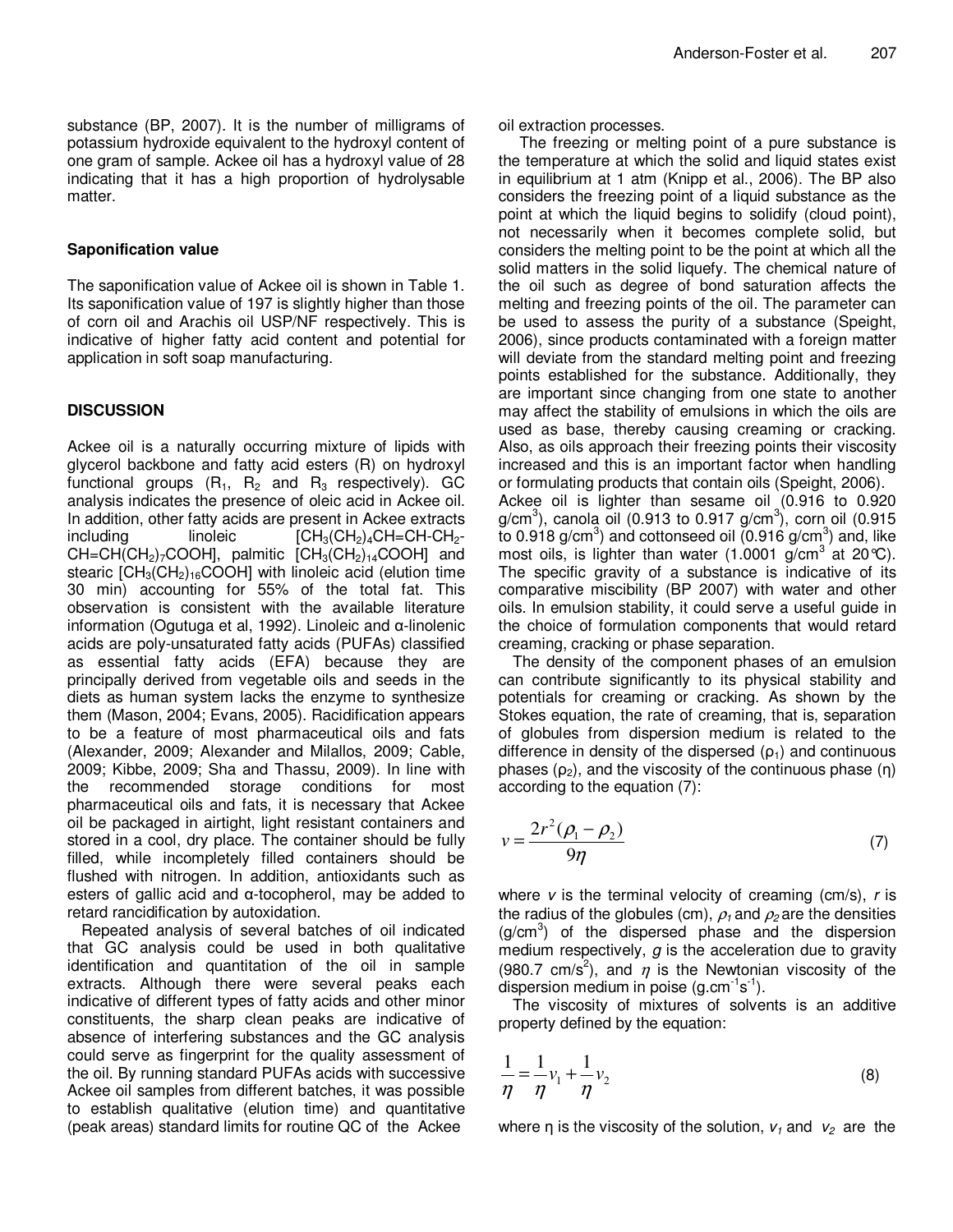| <b>Parameter</b>          | Ackee oil |           |       | Arachis oil |           |       |  |
|---------------------------|-----------|-----------|-------|-------------|-----------|-------|--|
|                           | Slope     | Intercept | R     | Slope       | Intercept | R     |  |
| Kinematic viscosity (cSt) | $-1.700$  | 108.00    | 0.997 | $-1.715$    | 112.07    | 0.987 |  |
| Dynamic viscosity (mPa.s) | $-1.558$  | 98.21     | 0.977 | $-1.586$    | 102.67    | 0.986 |  |
| Density $(g/cm3)$         | $-0.008$  | 0.928     | 0.990 | $-0.009$    | 0.929     | 0.814 |  |

**Table 3** Parameters of the regression equation of viscosity and density on temperature.

volume fractions of the pure liquids (Allen et al., 2005). Therefore, the overall viscosity of a formulation of oil-inwater or water-in-oil would be determined by the volume fraction of the oil phase in the mixture. For instance, Jayakrishnan et al. (1983) observed that the kinematic viscosity of a micro-emulsion formulation increased steadily with an increase in the water-to-oil phase volume ratio. This is consistent with literature observations that viscosity tends to increase with increase in volume fraction of the dispersed phase, which, in most cases, is the more viscous phase. Above certain fraction, phase inversion would occur in order to sustain the thermodynamic stability of the system (Jayakrishnan et al., 1983; Billany, 2007).

Dynamic viscosity (η) of a substance is the constant of proportionality that links the rate of flow ( $\partial\%_r$ *v*  $\frac{\delta v'}{\delta r}$ ) of the substance to the stress  $(σ)$  applied to produce the flow according to the expression (Marriott, 2007):

$$
\sigma = \eta \frac{\delta v}{\delta r} \tag{9}
$$

Substances that obey this relationship are referred to as Newtonian while those that deviate from it are said to be non-Newtonian (Marriot, 2007; Allen et al, 2005). As shown in Table 3, the intrinsic viscosity, represented by the intercept on the viscosity axis of the viscosity versus temperature plot, is higher for arachis than for Ackee oil  $(p < 0.05)$ . However, the sensitivity of both the dynamic and kinematic viscosities of the oils to change in temperature are not significantly different ( $p > 0.05$ ). In addition, the two oils show no significant difference in sensitivity of their densities to temperature change. The dynamic and kinematic viscosity of a fluid are affected by temperature, since most liquids flow more freely at higher temperatures where the molecules are more energetic and the intermolecular bonds are much weaker.

Ackee oil is optically active. Optical activity refers to the interaction of plane polarized light with the electrons within a molecule to produce electronic polarization (Knipp et al., 2006). Polarimeter measures the extent to which a substance interacts with the plane polarized light, rotating it to the left or right. A substance that rotates plane polarized light to the left or right is optically active. Considering optical activity as a kind of birefringence,

linear polarization of light can be resolved as an equal combination of right-hand (R) and left-hand (L) circularly polarized light according to Equation (10):

$$
E_0^{\theta} = E_R^{\theta} + e^{i2\theta_0} E_L \tag{10}
$$

where E is the electric field of the light. In an optically active material, the two circular polarizations experience different refractive indices and the difference gives the strength of the optical activity according to Equation (11)

$$
\Delta n = \Delta n_R - \Delta n_L \tag{11}
$$

This difference is a characteristic of the material and, for substances in solution, expressed as the specific rotation. All molecules have optical activity in the presence of a magnetic field and knowledge of a specific rotation of a substance can be applied in the determination of its purity using the measured optical rotation at a fixed wavelength in a polarimeter.

In addition, optical rotation  $(\alpha)$  depends on the density of an optically active substance because each molecule contributes an equal but small part to the rotation. The specific rotation  $(\alpha_{\lambda}^{t})$  at a specific temperature (t) and wavelength  $(\lambda, \text{ usually the } D \text{ line of } \text{ sodium}), \text{ is}$ characteristic for a pure optically active substance, and is given by Equation 12:

$$
\alpha_{\lambda}^{\prime} = \frac{\alpha v}{\lg} \tag{12}
$$

where,  $\ell$  is the length (dm) of light path through the sample,  $g$  is the number of grams of optically active substance in a known volume  $(v)$  of sample (Knipp et al., 2006). The principle of polarimetry is based on the chiral arrangement of the atoms in the substance and since no two substances have exactly the same arrangement of atoms, the optical rotation is unique for each substance and therefore is a useful tool for checking its identity and purity.

Generally, entries in the Handbook of Pharmaceutical Excipients (HPE) on parameters for pharmaceutical lipids vary widely and appear to be related to the source of the material and the intended applications. Vegetable oils comprise a variety of glycerides with various arrangements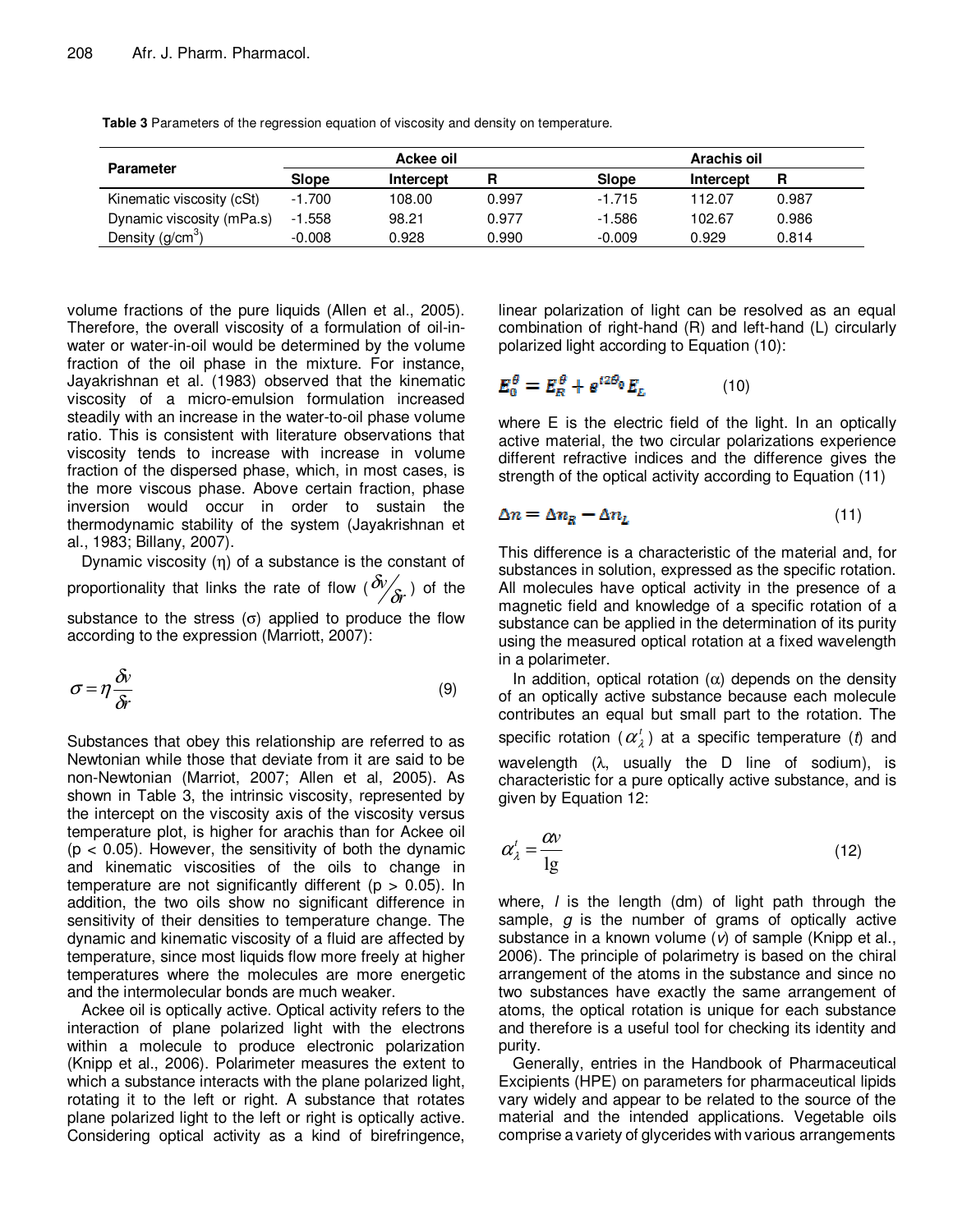of fatty acids: it is this arrangement that determines various properties of these fats and oils. For example, most vegetable oils such as Ackee oil are liquid at room temperature and this is attributable to the degree of unsaturation of the fatty acids present (Perona and Ruiz-Gutierrez, 2004). Oils with high content of saturated fatty acids such as myristic, lauric, stearic, and palmitic acids are generally solid at ordinary temperatures while those high in unsaturated fatty acids such as oleic, linolic and linoleic acids are generally liquid at ordinary temperatures (Alsberg and Taylor, 1992). According to Alsberg and Taylor (1992), the arrangement of fatty acids within a particular plant may vary slightly from plant to plant or even from fruit to kernel of the same plant. This, in turn, may result in slightly different chemical and physical properties of the oils. In addition, Mitchell et al. (2008) noted that the propagation of ackee plant is most successful from seeds however this method produces slight variability in the nature of fruits. Therefore, to maintain the quality of oils, the source should be carefully controlled. In addition, since the fatty acid components of a fat can significantly impact its physical properties and potential application, analysis of fats to determine the type and relative abundance of its acid content would provide a useful guide in their selection for different applications.

Acid value of the ackee oil is much higher than that of Arachis but much lower than corn oil (Alexander, 2009). Oleic acid, the principal fatty acid in Ackee oil, may be responsible for the relatively high acid value. Since corn oil of acid value 2 to 6 is used in pharmaceutical formulations as solvent for intramuscular injections, oral nutritional supplement (at up to 67%) and vehicle for veterinary vaccines (Alexander, 2009), Ackee oil of much lower acid value should be applicable in similar formulations provided all other formulation variables are satisfied.

The difference between saponification value and acid value is related to the ester value (BP, 2007). However, in all oils, which contain aldehydes, the ester determination by saponification cannot be made because some amount of alkali is used up due to the decomposition of the aldehyde. Although this decomposition increases with the duration of the reaction, it gives no information as to the amount of aldehyde decomposed. It may therefore lead to an overestimation of the saponification value. Hence, caution must be exercised in the application of this parameter in the selection of oil for formulation work. Although data produced with the instrumental methods tend to be more reliable, there are still many of the parameters for which no satisfactory instrumental techniques are currently available.

The high fatty acid content of Ackee oil may be an indication of its instability at room temperature, probably a function of autoxidation, and may limit the application of the oil in parenteral preparations. On the other hand, saponification value is of significance to the soap industry since the higher the value of an oil/fat free from moisture and unsaponifiable matter, the more soluble the soap that would be produced (Alsberg and Taylor, 1992). Coconut oil and lard, two popular ingredients of soap formulae, have saponification values of 250 to 264 and 192 to 198 respectively (Evans, 2005).

# **Conclusion**

Ackee arils produced an average yield of  $37.0 \pm 4.9\%$  on dry weight basis. This is consistent with the literature and indicates a much higher yield than has been reported for well known seed oils such as sunflower (35%), safflower (30%), olive (30%), soybean (20%), cotton seed (15%) and corn (3.0 to 6.5% in the whole kernel). The purified oil is a clear, viscous liquid, with a bright yellow colour and a scent characteristic of roasted ackee. The study compiled a number of parameters similar to those documented in the monograph of related substances in pharmaceutical references. The differences in physicochemical properties of Ackee oil suggest some potential for its application in areas where arachis and some other vegetable oils have shown some deficiencies. For instance, its high saponification value may suggest suitability for self-emulsification process while the high acid value may imply suitability as a base in formulation of drugs of low pH values.

# **ACKNOWLEDGEMENT**

The authors acknowledge the University of Technology, Jamaica for a grant in support of this study.

## **REFERENCES**

- Alexander KS (2009) Canola oil. In: Handbook of Pharmaceutical excipients,  $5<sup>th</sup>$  ed. PhP and APhA, www.medicinescomplete.com;
- Alexander KS, Milallos R (2009) Canola oil and cottonseed oil In: Handbook of Pharmaceutical excipients,  $5<sup>th</sup>$  ed. PhP and APhA, www.medicinescomplete.com;
- Allen L, Popovich N, Ansel H (2005). Ansel's Pharmaceutical dosage forms and drug delivery systems  $(8<sup>th</sup>$  ed.), Lipincott Williams and Wilkins, Philadelphia, pp. 388-408.
- Alsberg C, Taylor A (1992). Fats and oils, a general view, www.journeytoforever.org;
- Billany M (2007). Suspension and emulsion. In Aulton ME (ed) Aulton's Pharmaceutics - the science of dosage form design, Churchill Livingston, Spain, pp. 383-405
- Brooks SEH, Audretsch JJ (1970). Studies on hypoglcin toxicity in rats. A. J. Path., 59: 161-167.
- Bryman A, Cramer D (1997). Quantitative data analysis with SPSS for windows, Routledge, London, pp. 98–113.
- Cable CG (2009). Sesame seed oil. In Rowe et al (eds) Handbook of Pharmaceutical excepients, PhP and APhA www.medicinescomplete.com
- Cunniff P (1999). Official methods of analysis of AOAC international  $(16^{th}$  ed, (II): pp. 41- 43.
- Evans WC (2005). Hydrocarbons and derivatives. In Evans et al (eds) Trease and Evans Pharmacognosy, Saunders, Edingburgh, pp. 175– 190.
- Jayakrishnan A, Kalaiarasi K, Shah DO (1983). Microemulsions: